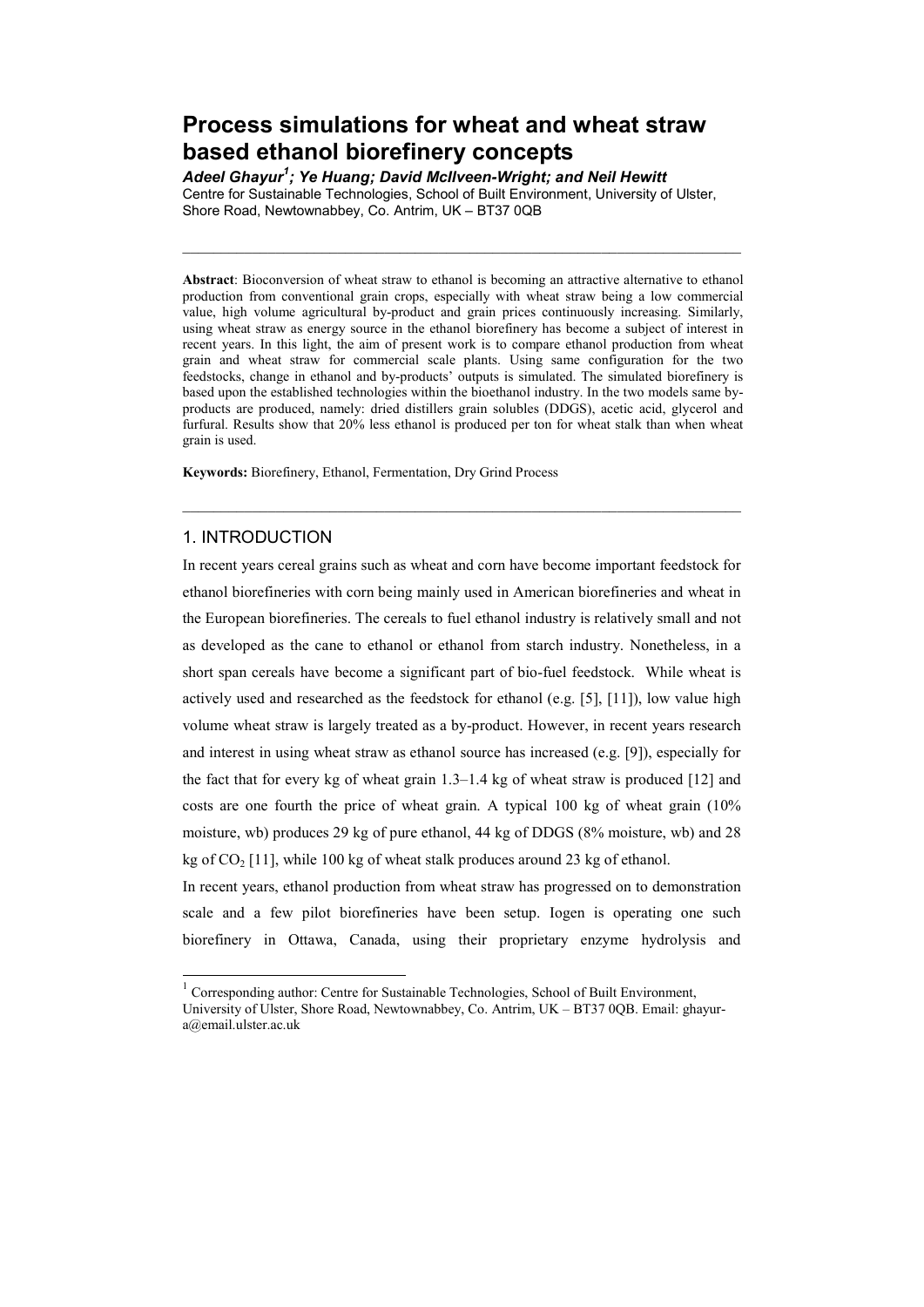fermentation techniques to daily produce 930 tonne ethanol from 2900 tonne of wheat and corn stalk [3]. Chempolis, Finland is producing cellulosic ethanol, biochemicals and fibres from 68 tonne/day of variety of non-food biomass, particularly straw and bagasse [4]. TMO Renewables of UK genetically modified a bacteria from a strain found in compost heaps to produce ethanol from cellulosic feedstock, naming the bacteria TM242 [6], [14]. The main feedstocks include grasses, wheat straw, newspaper, municipal waste and distillers' grains. Abengoa, Spain is operating two wheat straw to ethanol biorefineries. The first one in Salamanca, Spain, has a processing capacity of 70 tons of agricultural residues, such as wheat straw, each day and produces over 11 tons of fuel grade ethanol [1] while the second plant operating in York, Nebraska (USA) uses both corn stover and wheat straw [2]. Other than these there are numerous biorefineries under construction throughout the globe, optimally designed to utilize wheat straw for ethanol production or in some cases a variety of biomass sources to produce cellulosic ethanol.

There are two main processes for production of ethanol from grains and straw; dry milling and wet milling. Of the two, mostly dry grind milling process is used for producing ethanol, though wet milling is increasingly being employed in newer biorefineries. Main advantage of wet milling is that it produces a number of valuable coproducts, however, it is capital intensive and produces less ethanol when compared with dry milling. In wet milling the feedstock such as corn kernels are steeped and fractionated in order to produce co-products. In dry milling whole grain is milled, liquefied, saccharified and fermented, producing ethanol and DDGS as a co-product. The top-level block diagram of a typical dry-milling process is shown in the following figure (1).



Figure. 1. Dry Milling Process.

In a typical dry milling process, wheat grain is milled and mixed with water. The mash or slurry is then cooked to help prepare it for fermentation. The mash is removed from cookers and allowed to cool. It is then liquefied by adding enzymes which break down complex carbohydrates (starch) to dextrins (complex sugars). It is important that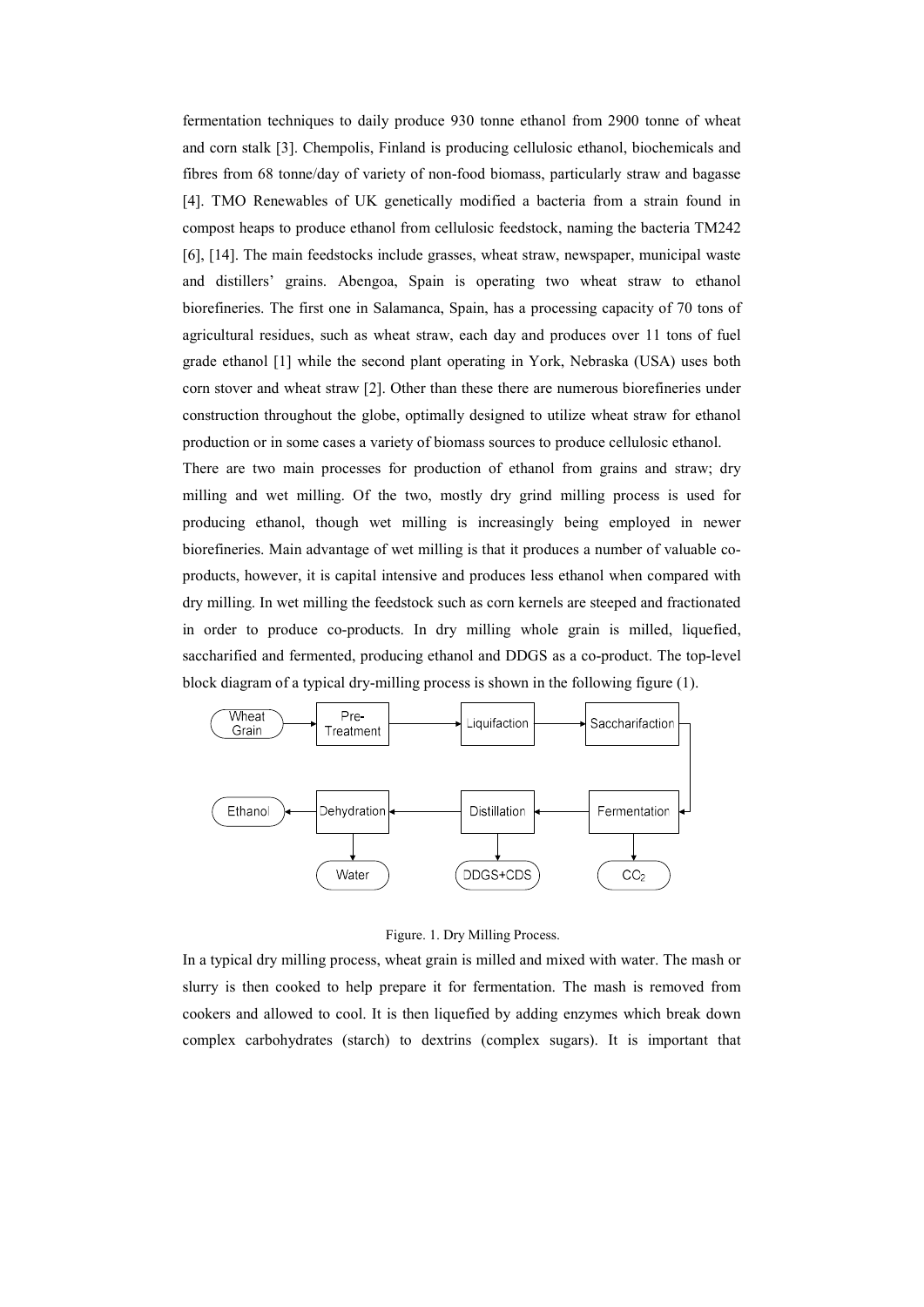liquefaction and proceeding reactions take place in optimum temperature and pH ranges. Step following liquefaction is called saccharification where hydrolysis of soluble polysaccharides (i.e. complex carbohydrates such as starch, cellulose) into monosaccharide components (i.e. simple sugars) takes place. The monosaccharides are easily fermented by the bacteria/fungi into ethanol during the next step which is fermentation. There is a variety of organisms; bacteria or fungi (such as yeast) which ferment carbohydrates into ethanol under oxygen-free conditions to obtain energy (in the form of adenosine triphosphate) and are thus dependent upon ethanol production for growth and long-term survival [10].

Theoretically, the optimum reaction yield is 0.51 kg of ethanol and 0.49 kg of  $CO<sub>2</sub>$  per kg of sugar for wheat grain [7] and nearly 0.41 kg of ethanol per kg of sugar for wheat straw [9]. The overall fermentation reaction can be described by the following equation [10].

#### Carbohydrates + Fungi/bacteria  $\rightarrow$  Ethanol + CO<sub>2</sub> + more Fungi/bacteria

At the completion of fermentation process the mash is heated again. During this heating process, ethanol evaporates into a vapour that is collected, while some biomass and enzyme solids remain behind. This is the distillation process from which ethanol vapour is cooled and condensed into liquid form. This liquid is dehydrated to remove excess water leaving behind "anhydrous" ethanol suitable for blending with gasoline. The distillation process also produces a highly valuable co-product from the leftovers of the fermentation. They are composed of unfermented and unhydrolyzed biomass and enzyme solids. This stream of stillage which exists from the distillation column is centrifuged into thin stillage which is further concentrated by evaporation to produce distillers' dried grains with soluble (DDGS).

The efforts to optimize ethanol production from biomass has yielded numerous modifications of the typical dry grind milling process. These modified processes range from adaptations in pre-treatment processes to recycling in the fermentation process, however all of these are at the experimental stages.

In the current study a dry milling process using wheat has been developed and simulated in ECLIPSE simulation software. Wheat grain is used as feedstock in the basecae, which is then compared with wheat stalk as the feedstock. Structure of the paper is as follows. Simulations for the two feedstock are produced and outputs compared. In second section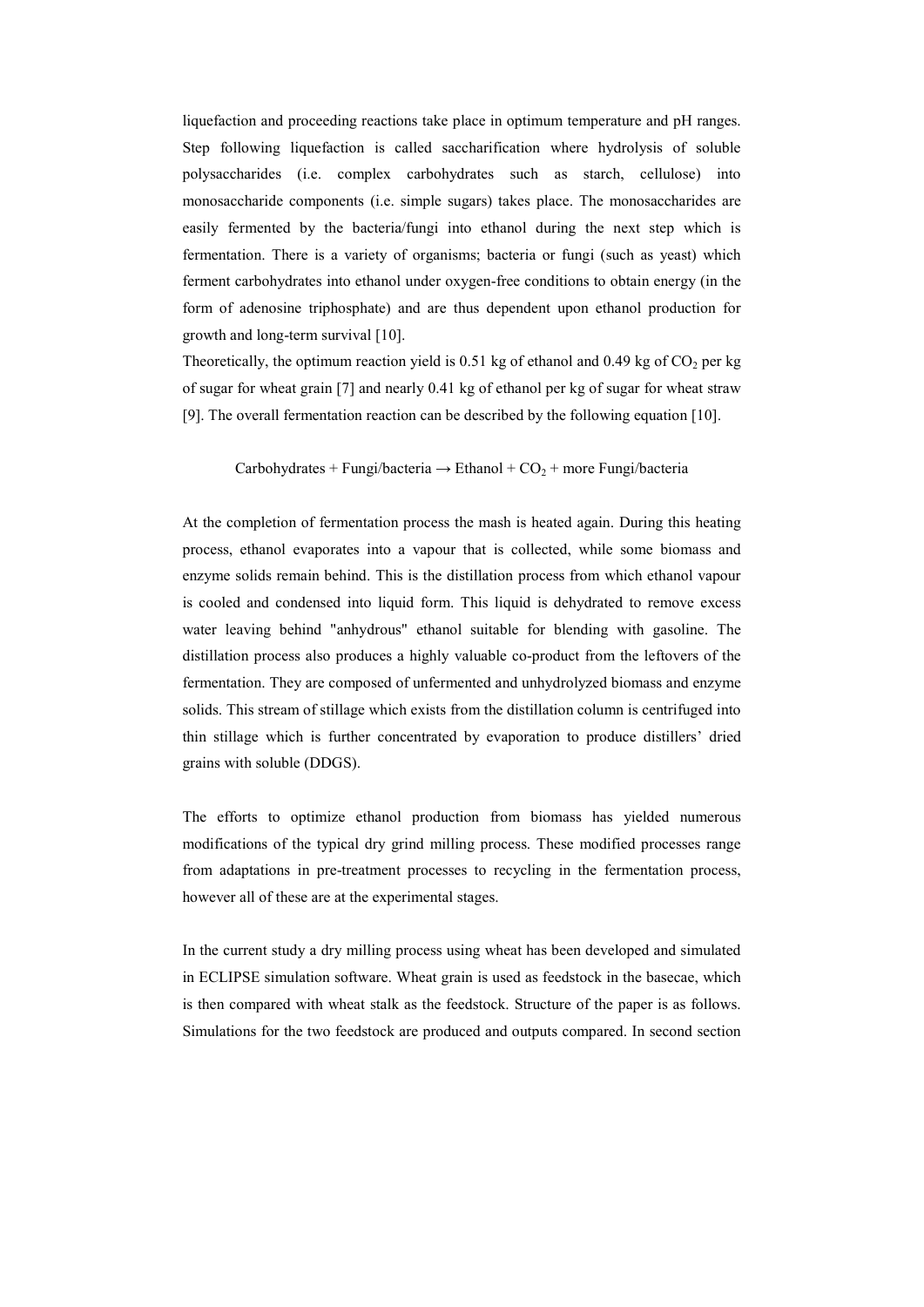of the paper, composition of wheat grain and wheat stalk are discussed while in section three the technical model is presented. Fourth section discusses the simulation result, while the paper concludes in section five.

#### 2. COMPOSITION OF WHEAT GRAIN

Composition of biomass not only greatly affects the ethanol output but it also helps select best suited technologies for ethanol production. Wheat grain is a complex structure composed of different tissues that have distinct functions and biochemical compositions (figure 2). On the whole the grain can be divided into three sections, namely: endosperm, bran and wheat germ. Endosperm is 80–85% of the wheat grain and is mostly composed of starch and proteins, while most of the fibre, vitamins, minerals and antioxidants are concentrated in the outer layers, i.e. bran  $(12-17%$  of the grain) and the wheat germ  $(3%$ of the grain) [8]. Bran itself is composed of three layers, namely: i) Pericarp layer: rich in fiber; ii) Aleurone Layer: rich in vitamins, minerals and antioxidant compounds; and iii) Testa Layer: composed of hydrophobic material containing non polar compounds [8].



Figure. 2. Structure of wheat grain (1) and of the constitutive layers of wheat bran (2). P: pericarp (fibrous and porous: empty cells); T: testa (hydrophobic layer); A: aleurone (full cells with cellular content rich in proteins, lipids and minerals) [8].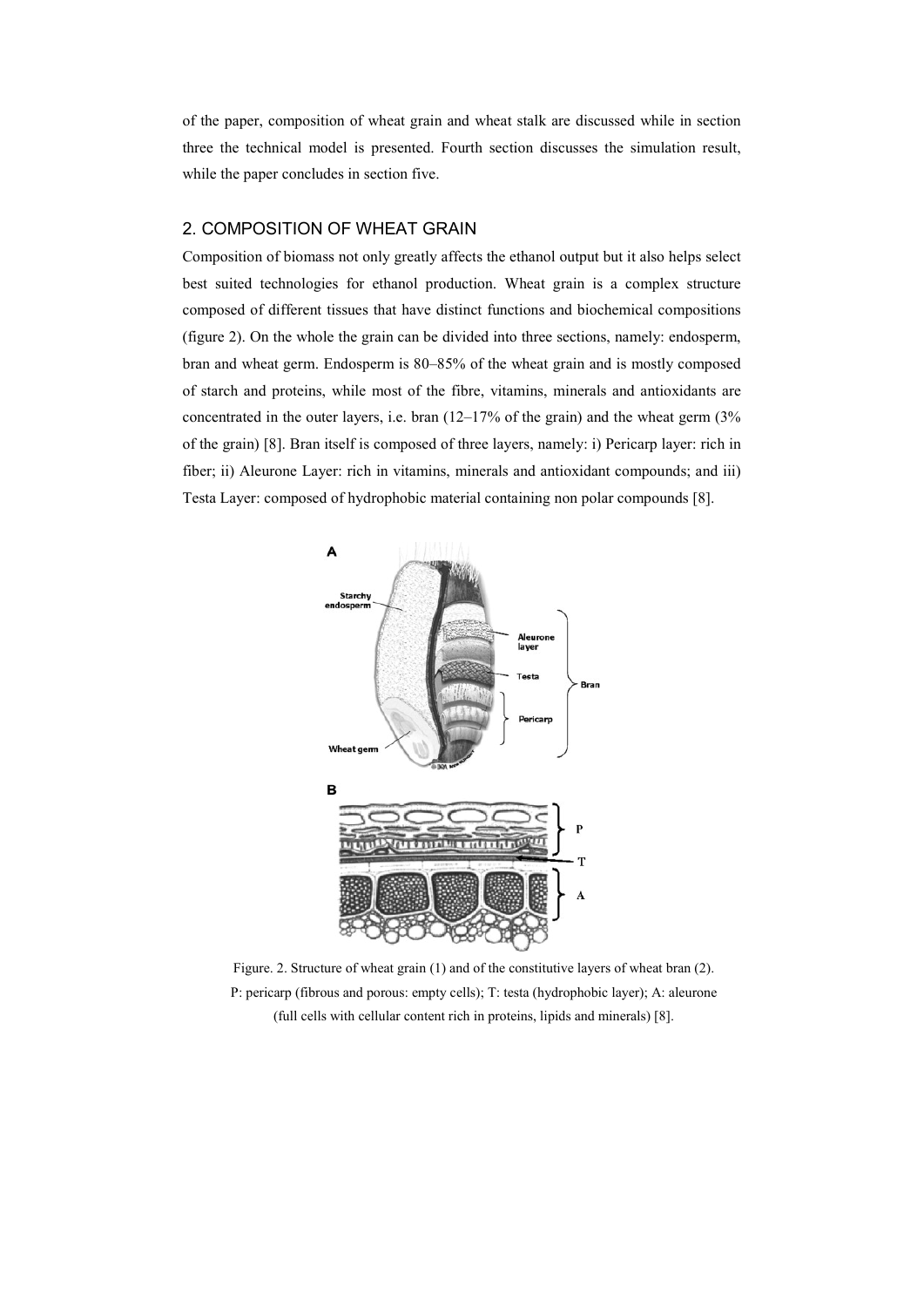#### 2.1 Ultimate and Proximate Analysis

Proximate and ultimate analyses of wheat grain were obtained through the PHYLLIS database [13]. According to the proximate analysis wheat grain contains 7.3% (wt.) of ash in dry form. The ultimate analysis of wheat grain and wheat stalk are provided in the following table (I).

| <b>Element</b> | <b>Wheat Straw</b> | <b>Wheat Grain</b> |
|----------------|--------------------|--------------------|
| Carbon         | 42.15              | 49.4               |
| Hydrogen       | 5.83               | 5.4                |
| Oxygen         | 50.84              | 44.3               |
| Nitrogen       | 0.70               | 0.37               |
| Sulphur        | 0.00               | 0.06               |
| Chlorine       | 0.48               | 0.464              |
| <b>Total</b>   | 100                | 100                |

Table I. Composition of Wheat Straw and Wheat Grain (Daf%)

## 3. TECHNICAL MODEL

As already discussed, the current biorefinery model is built upon the dry milling concept using the established technologies within the bioethanol industry. Same model has been used to simulate both wheat grain and wheat stalk based biorefineries (Figure 3). Wheat grain and wheat stalk are delivered at the factory gate. Feedstock is stored at the site in short term storage silos. Biomass then goes to pre-treatment where it is washed, cleaned and shredded. Water is then added to help prepare the mash. This mash is then heated at 120 °C to sterilize it. Warm mash is then cooled and passed through Separate Hydrolysis and Fermentation (SHF) process. In this process mash passes through liquefaction, saccharification and fermentation stages in separate tanks. Temperature, pH and residence time for all three are different, dependent upon the biomass and enzyme used.

#### 3.1 Biorefinery System

Refinery size for the current study is 2,000 dry ton/day. Wheat grain/stalk is delivered at the refinery gates where it is stored in short-term storage silos. Refinery consists of pretreatment, conversion and product storage technologies. Utilities are taken off the grid and all products are transferred to and from the refinery via trucks. Operating scale of the biorefinery is as follows (table II).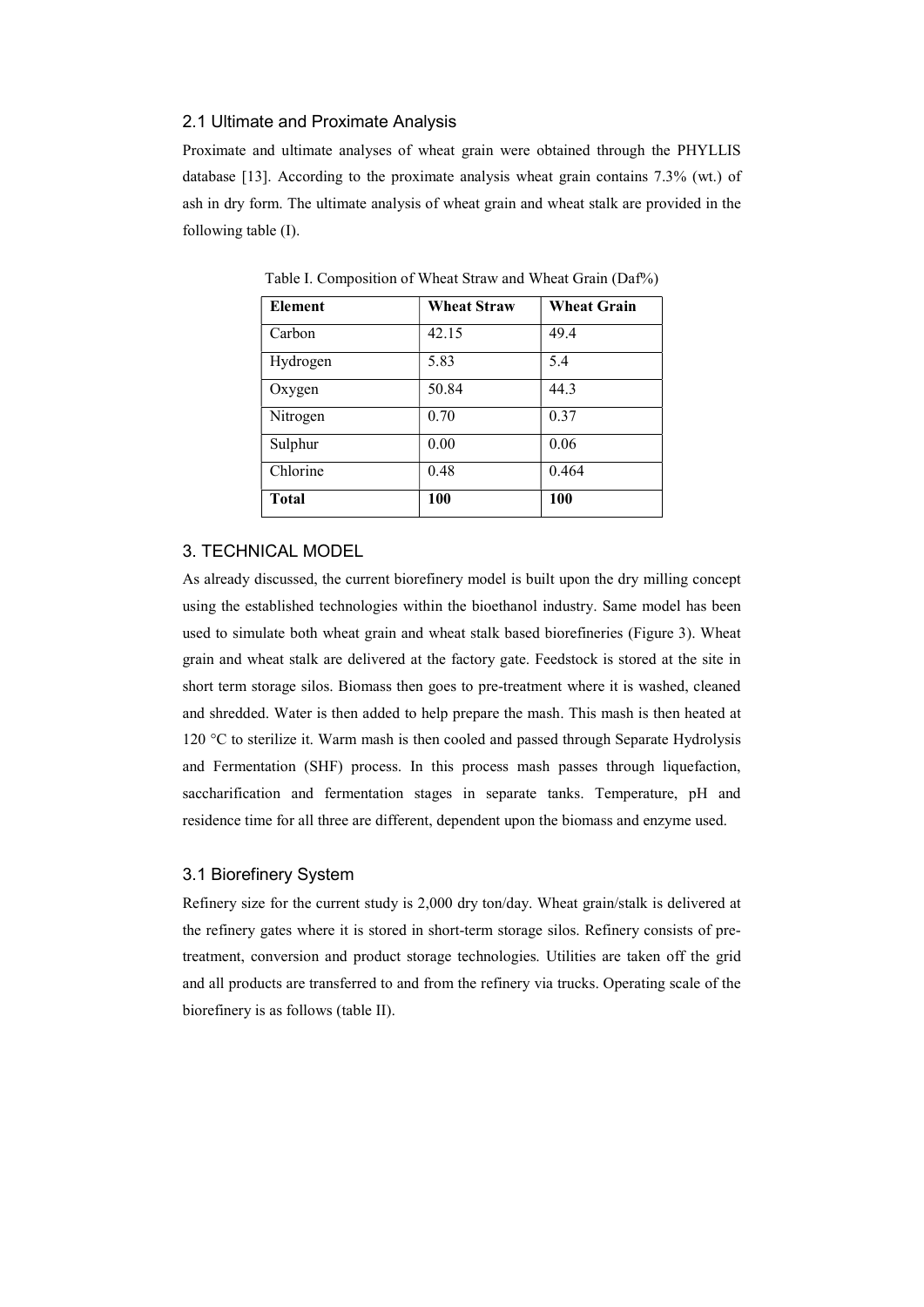| Table II. Biorefinery Operating Scale |  |
|---------------------------------------|--|
|                                       |  |

|                              | <b>Scale</b>    |
|------------------------------|-----------------|
| Wheat Grain                  | $2000$ tons/day |
| <b>Operating Temperature</b> | $15^{\circ}$ C  |
| <b>Operating Pressure</b>    | 1 bar           |

The amount of different feedstock used during the biorefinery operations are listed below (table III).

| Feedstock         | Ton/day |
|-------------------|---------|
| Wheat grain/stalk | 2000    |
| Glucoamylase      | 2.306   |
| Alpha-amylase     | 1.598   |
| Yeast             | 0.554   |
| Water             | 1333.34 |

Table III. Daily Biorefinery Consumption



### Figure. 3.Biorefinery Model

## 3.2 Assumptions

During the simulation it was assumed that per ton of wheat straw and wheat grain used, same quantity of enzymes and water would be used to complete the process.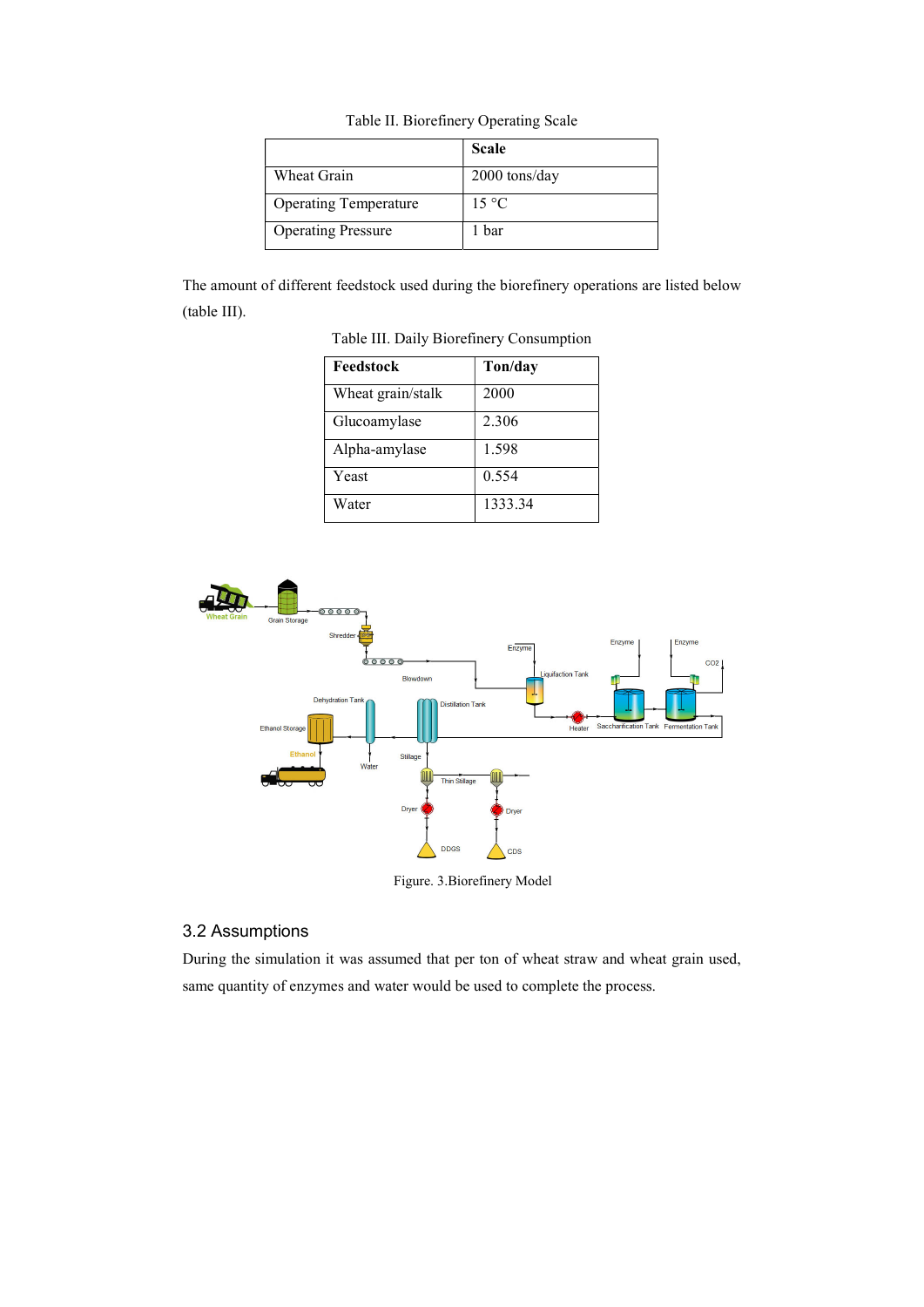### 4. SIMULATION RESULTS AND DISCUSSION

With a feedstock input of 2000 ton/day the system produces 672 tons of ethanol for wheat grain and 534 tons of ethanol for wheat stalk. Daily production of different products is provided in the following table (IV).

| <b>Product</b>  | <b>Wheat Grain</b> | <b>Wheat Stalk</b> |
|-----------------|--------------------|--------------------|
| Ethanol         | 672.365            | 534.125            |
| CO <sub>2</sub> | 655.603            | 520.819            |
| DDGS/residue    | 839.981            | 919.872            |
| Furfural        | 16.848             | 13.435             |
| Acetic Acid     | 39.571             | 31.449             |
| Glycerol        | 44.755             | 35.597             |

Table IV. Wheat Grain and Wheat Stalk Products (tons/day)

#### 4.1 Ethanol and Residue

Wheat stalk produces less ethanol compared to wheat grain, but it also produces more residue. This is mainly because less percentage of wheat stalk is fermented as compared to wheat grain. In wheat grain's case the residue is dried into DDGS but the residue from stalk being higher in lignin and lower in protein content cannot be compared to DDGS obtained from wheat grain. Wheat grain produces nearly 20% more ethanol than wheat stalk per ton, while the change in residue output is 9%. For other products, furfural, acetic acid and glycerol is also produced less per ton for wheat stalk.

### 5. CONCLUSION AND FUTURE RESEARCH

The aim of this research activity was to prepare a technical comparison between wheat grain and wheat stalk for production of ethanol. As the simulation results show, wheat stalk produces 20% less ethanol than wheat grain per ton of the biomass. The wheat stalk ethanol output, however, is an optimum theoretical system. The current lignocelluloses biorefineries are operating at considerably lower efficiencies. However, as with other technologies, with time and technological advancement the theoretical limits might be achieve.

Technically this paper has shown the feasibility for wheat straw to be used as a feedstock for ethanol production. The next step is to build economic models for the two feedstocks.